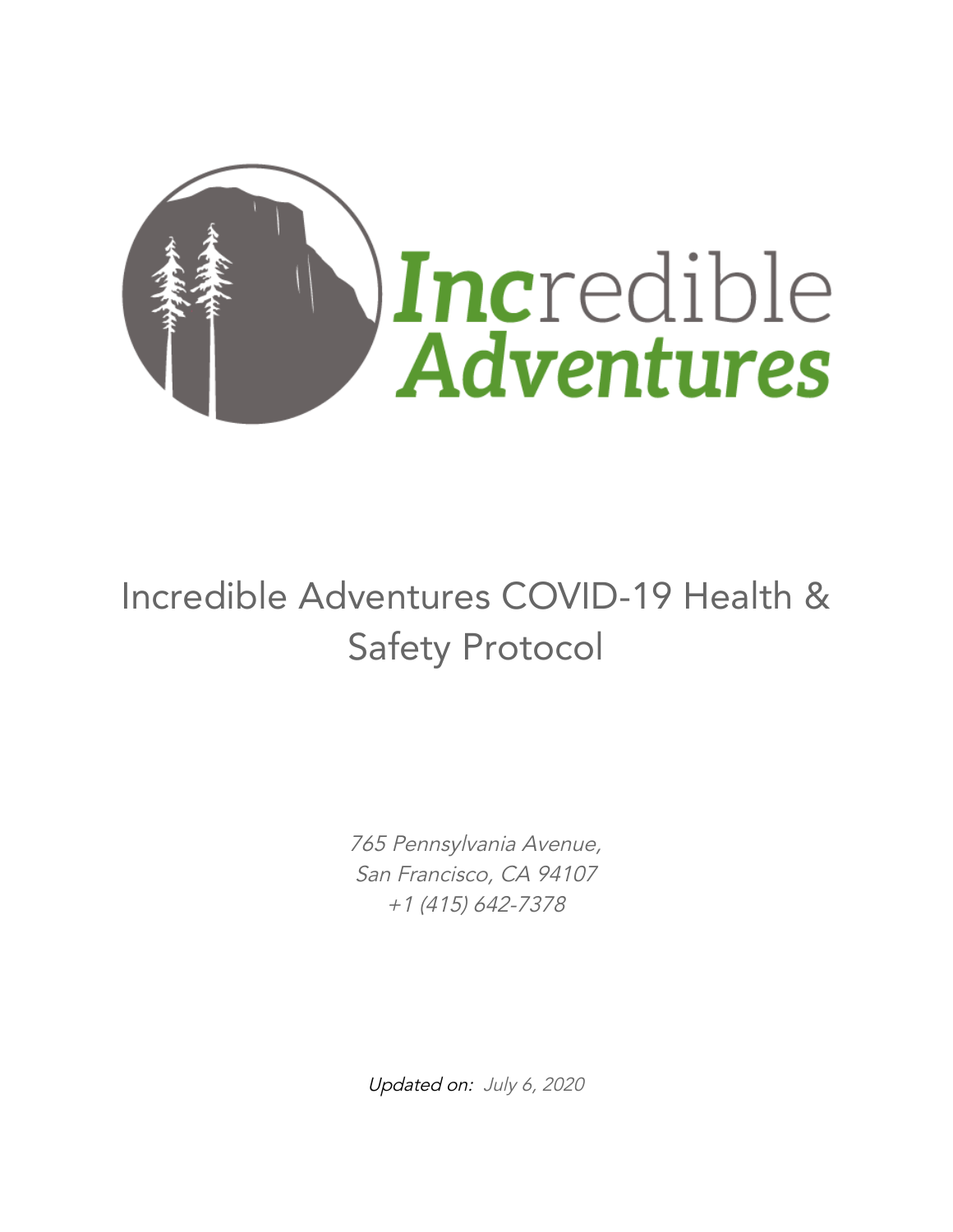# Our Policy

The choice to travel with us is an important one. At Incredible Adventures, we pride ourselves on providing a safe and eco-friendly way to connect with nature and local communities. With the outbreak of Coronavirus (COVID-19), we've added even more health & safety protocols to protect you and your loved ones when you travel with us. We also understand that this is an ever-changing situation with different regulations across multiple regions. We remain committed to closely monitoring the situation and will adjust at-will to meet the expectations of our customers and regulations of the government.

## What You Can Expect While Traveling With Us

All Incredible Adventures operated tours & transportation will follow the below guidelines:

### 1. Daily Vehicle Sanitization

Our vehicles will be sanitized and disinfected daily in order to significantly reduce the spread of bacteria and viruses, including COVID-19. While our vehicles have always been cleaned at the end of each tour, we have implemented additional disinfectant technology in response to the pandemic. This ensures that our guides, drivers and customers stay safe while exceeding the requirements set by the CDC. This includes:

- $\rightarrow$  Daily sanitization & disinfection of all surfaces within the vehicle
- → Additional disinfection of high touch surfaces during the tour. (i.e. door knobs, handles)
- → The use of EPA registered Earth-friendly disinfectants which are free of toxic byproducts so you can breathe easy

### 2. Social Distancing & Small Groups

We pride ourselves in minimizing our environmental impact with the use of small groups. Now for the health and safety of passengers during the COVID-19 outbreak, we've made them even smaller. All vehicles will run at a reduced capacity in conjunction with local regulations and guidelines.

In addition, our guides will give an extensive briefing to the entire group regarding our mandatory policies while on tour with us. These topics include:

- ➔ Social distancing (6+ feet of separation) at all times outside the vehicle
- → Use of face mask throughout duration of the tour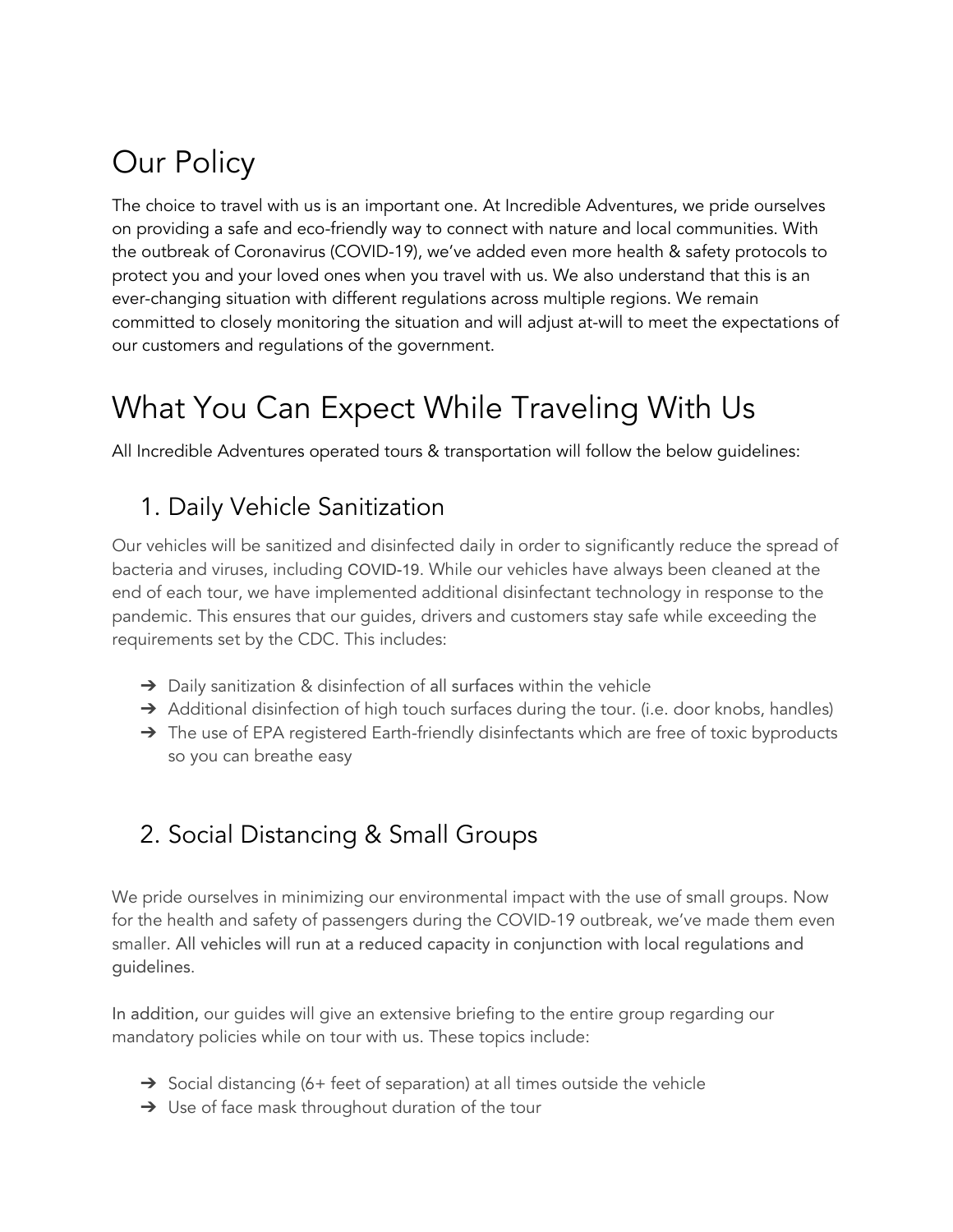- ➔ Avoid touching eyes, nose, mouth or face
- $\rightarrow$  Reminding groups to wash their hands at rest stops
- → Encouraging the use of hand sanitizer when needed

#### 3. Physical Protective Barriers

During the COVID-19 outbreak, all of our tours & transportation will be conducted with extensive use of PPE (physical protection equipment). The following measures will be implemented on our tours:

- $\rightarrow$  Clear plexiglass partitions to separate the guide/driver from rest of the vehicle
- → Required use of face masks for both quide/driver and passengers
	- ◆ Face masks must be worn inside the vehicle at all times. To reduce environmental waste, we encourage customers to bring their own. If a customer does not have their own mask, we will provide one
- $\rightarrow$  Available hand sanitizer
	- ◆ All vehicles are equipped with medical grade hand sanitizer to be used throughout the course of the tour

#### 4. Safety Certified Drivers & Guides

At Incredible Adventures, we don't take safety lightly. Our guides and drivers are all professionally licensed Commercial Drivers with the Department of Transportation. Our guides also complete an extensive in-house safety training course prior to employment.

In addition, all guides who plan to work for Incredible Adventures for the rest of the 2020 year must complete an in-house Health & Safety Protocol Training to cover topics including how to properly don PPE, how to properly disinfect vehicles and how to identify COVID-19 symptoms, to name a few.